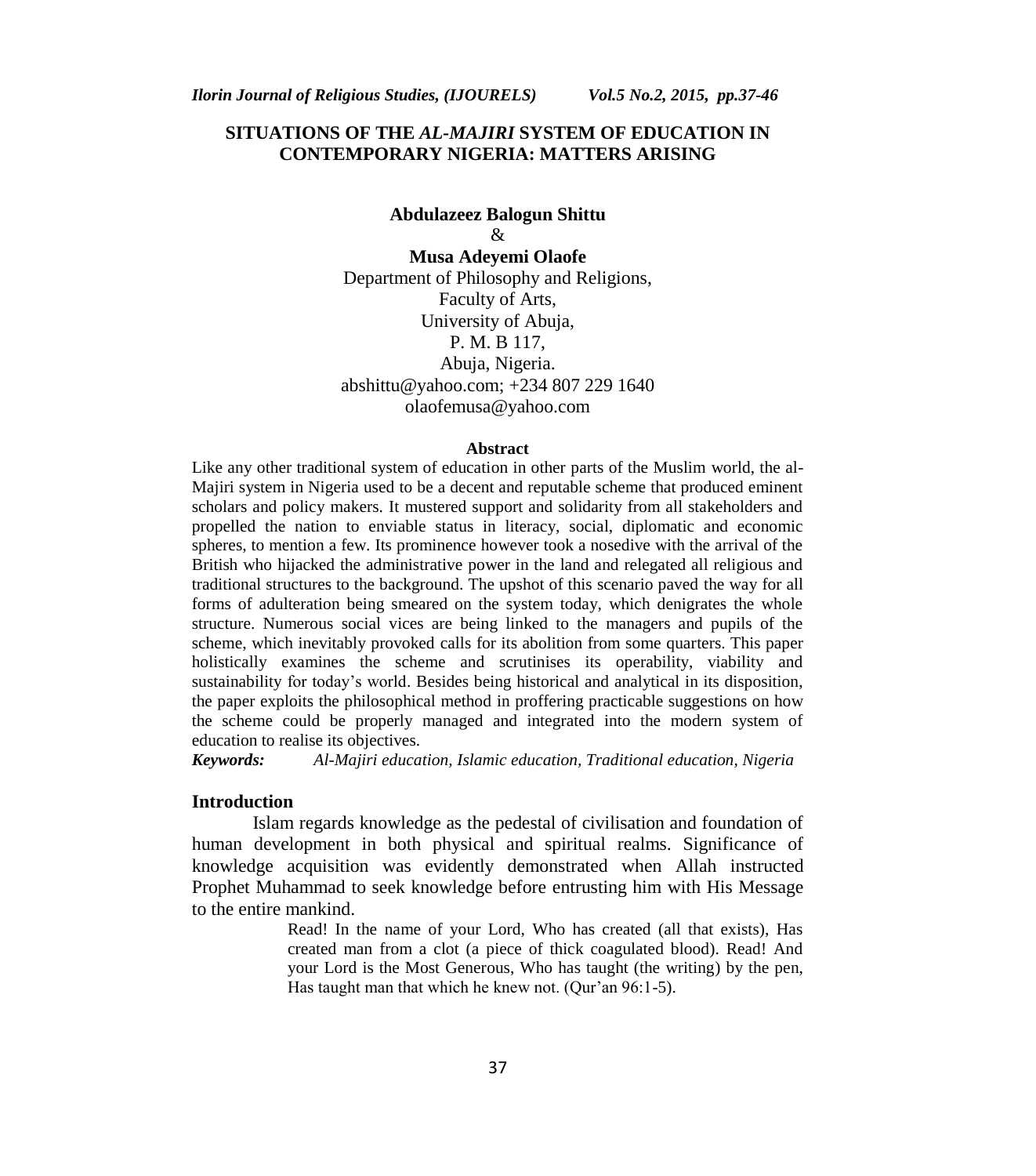#### *Situations of the Al-Majiri System of Education Shittu & Olaofe*

Being the vicegerent of Allah on earth, mankind and most especially Muslims have been enjoined to acquire knowledge for proper understanding of their religion as well as for adequate preparation for challenges of existence. "The search for knowledge is obligatory upon every Muslim."<sup>1</sup> Prophet Muhammad was also reported to have said: "Wisdom (knowledge) is the lost property of the believer, wherever he sees it, he picks it up."<sup>2</sup> As a way of demonstrating the gulf between knowledge and ignorance, the Qur'an asks a rhetorical question: "Are those who know equal to those who know not?" (Qur"an 39:9). Abu Amamah, a Companion of the Prophet also mentioned that: I heard the Messenger of Allah saying: "Read the Qur'an, for it will come as an intercessor for its reciters on the Day of Resurrection."<sup>3</sup> Aside the call for acquisition of knowledge, the Prophet equally mandated the believers to disseminate whatever they have acquired to benefit mankind. "The best amongst you are those who learn the Qur'an and teach it to others."<sup>4</sup> In order to answer this clarion call, Muslims across the world, from one generation to another put in their best to educate themselves and disseminate the knowledge they acquired. Their efforts in this regard gave birth to the *Kuttab*  or *madrasah* in the Arab world, North Africa, and part of Asia, the *Pondok* in Malaysia, the *Pesantren* in Indonesia, the *Tsangaya* or *al-Majiri* in Nigeria and other numerous systems in other parts of the Islamic world.<sup>5</sup>

The *al-Majiri* system in Northern Nigeria, which forms the nucleus of our discussion in this paper, was said to have begun around 11th century in Kanem-Borno and was later replicated in the Sokoto Caliphate after the triumph of the Jihad led by Sheikh 'Uthman Dan Fodio  $(1754-1817)$ .<sup>6</sup> These two empires promoted the scheme and supported it with the state resources. Besides authorities" recognition and promotion, the scheme also enjoyed the support of other major stakeholders, such as the community, the parents and the pupils themselves. In other words, the stakeholders regarded the scheme as their own collective project, which must not be left to "whom it may concern". The products of the system, in addition to their role as teachers, Imams and preachers, formed the crop of elites that manned various government organs and parastatals in the pre and post-colonial era in Northern Nigeria. Similarly, they played significant roles during the Indirect Rule introduced by the colonial authorities in the region, as the *Ajami* (writing and reading of Hausa language in Arabic Alphabet) was widely used throughout the region. The British were left with no option but to recruit them as clerks and office attendants in the heyday of colonial activities in the area<sup> $7$ </sup>

The fortune of the *al-Majiri* system however took a nosedive as the British invaders relegated it to the background by starving it to a comatose state, alleging that promotion of religious education was not the government"s priority, though the same state funds were later used to propagate Christianity in the land. As such, demonization of the scheme was predicated upon the double standard exhibited by the British "conquerors". Since the state funds were no longer there to finance the scheme, the whole project crumbled and its admirers and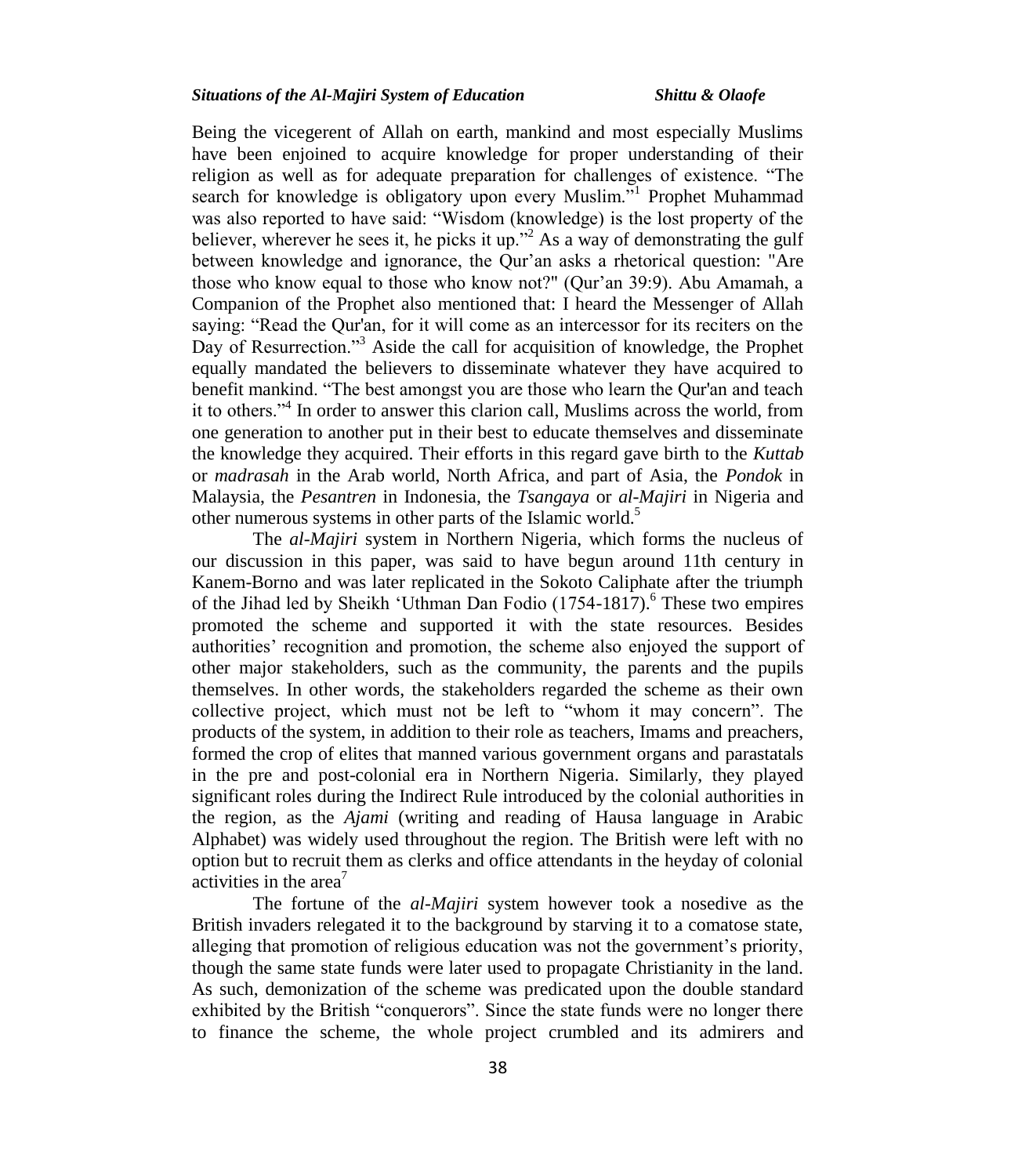sympathisers became helpless. The teachers and their pupils were later regarded as a bunch of illiterates, due to their deficiency in the newly introduced literacy order called *karatun boko*, Western education. In order to make ends meet, both the teachers and pupils of the *al-Majiri* scheme now turned beggars, which formed the origin of the *al-Majiri* dilemma today. 8 It would be an unfair and otiose statement to assert that the government of the day has done nothing to return the scheme to its lost glory. Through various organs, such as the National Programme for Nomadic and The National Council for the Welfare of Destitute (NCWD), the authorities have fashioned out ways by which the over 10 million indigent children can be rehabilitated and provided with formal education.<sup>9</sup> However, a lot needs to be done as the present state of affairs, especially with regard to the *al-Majiri* system remains a smear on the face of the authorities and the generality of Nigerians.

#### **Evolution of the** *Al-Majiri* **System**

The basis for the *al-Majiri* system of education is entrenched in the Islamic tradition of prioritising knowledge over any other things admired by the believers. As such, it is believed that once a person is knowledgeable any other things he wishes to acquire in life become easier. That is why many Muslim scholars left the comfort of their homes and places of birth to other parts of the world in search of knowledge. They put themselves in such disquieting situations in order to benefit themselves, their immediate community and humanity as a whole. This assertion is apparent in the meaning of the word *al-Majiri*, which is a derivative of the Arabic terminology  $al$ -*Muhajir* (the traveller or migrant).<sup>10</sup> The expression is customarily used in depicting someone who migrates for a precious purpose. Popularity of the lingo is dated back to the heydays of Islam when the Prophet and his Companions migrated from Makkah to Yathrib, later known as al-Madinah. Similarly, Allah uses the expression in various verses of the Qur"an while referring to the believers; "And the first to embrace Islam of the *Muhajirun* (those who migrated from Makkah to Al-Madinah) and the *Ansar* (the citizens of Al-Madinah who helped and gave aid to the *Muhajirun*) and also those who followed them exactly (in Faith). Allah is well-pleased with them as they are well-pleased with Him..." (Qur'an 9:100). He also says in another verse: "Allah has forgiven the Prophet, the *Muhajirun* and the *Ansar* who followed Him (Prophet Muhammad) in the time of distress (*Tabuk* expedition, etc.), after the hearts of a party of them had nearly deviated (from the Right Path), but He accepted their repentance. Certainly, He is unto them full of kindness, Most Merciful" (Qur'an  $9:117$ ).

In Northern Nigeria, *al-Majiri* is particularly used to refer to school-age children who leave the comfort of their homes and parental care to seek knowledge in nearby towns and cities.<sup>11</sup> The efforts exerted in expeditions for knowledge by many famous Muslim scholars in the ilk of al-Imam as-Shafi" (767CE-820CE) and Ibn Khaldun (1332CE-1406CE), etc could be akin to this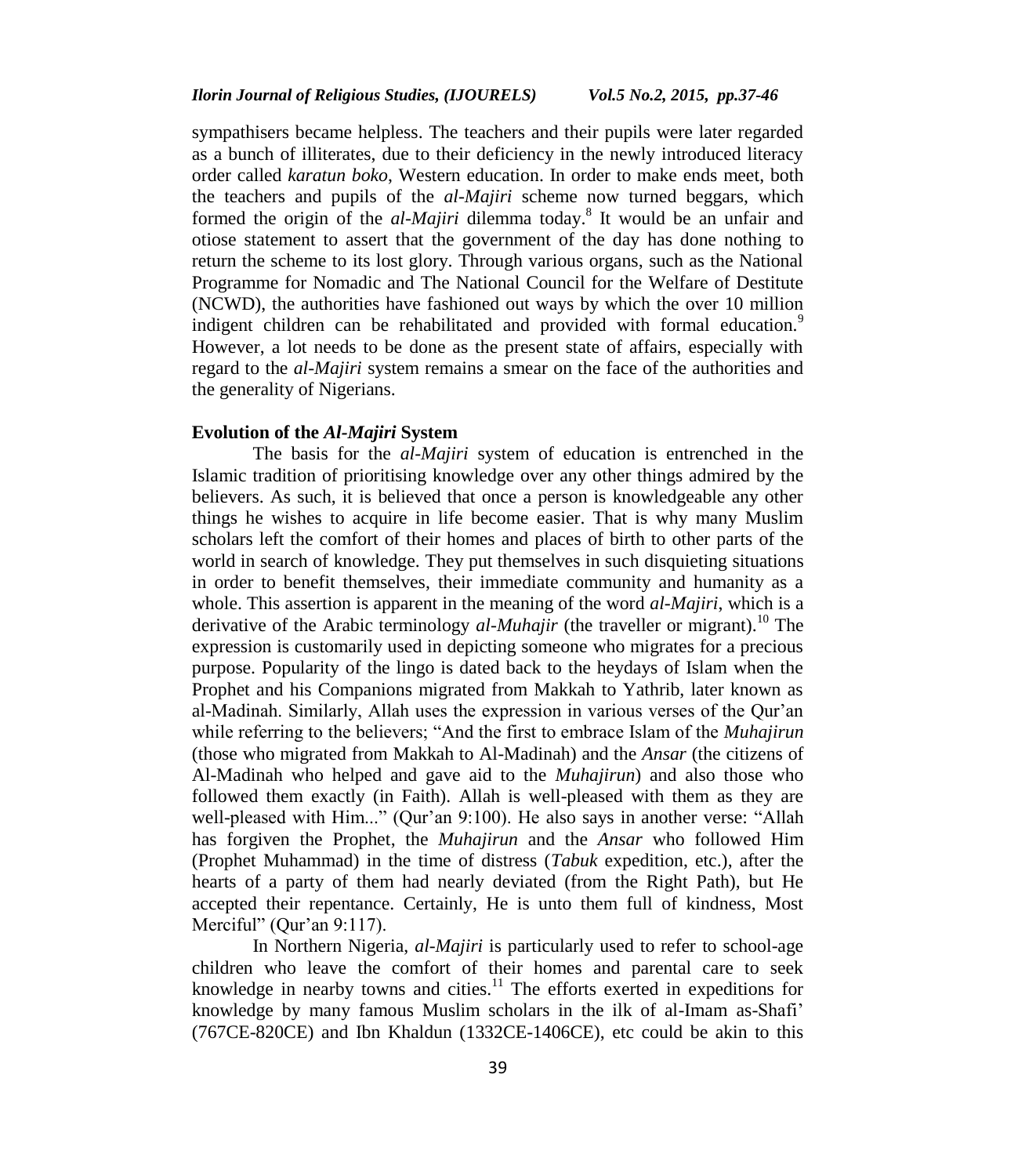system. As earlier mentioned, the scheme was enthusiastically supported by all stakeholders in the education enterprise, which enabled it to record unprecedented success in the pre-colonial epoch in Northern Nigeria. In addition to free tuition the Mallam (teacher) provides for the pupils whose population may be as much as the teacher can accommodate. He also provides feeding and lodging for his wards free of charge with the support of the community and some well-meaning members of the society. The culture of generosity and being one's brother's keeper that were held in high esteem in those days actually assisted the *al-Majiri* system. With meagre income, support from farming and the public, the Mallams were able to sustain and maintain their schools.<sup>12</sup> The arrival of the British colonial Masters however stole this away from the scheme, its supporters and admirers. Those who operated the system afterwards were doing so on their own. The attention of the parents, community and other stakeholders was shifted to the trending western system of education, which is funded with the state resources. Those who patronise the *al-Majiri* schools today deny themselves Western system of education.<sup>13</sup>

## **The** *Al-Majiri* **System in Recent Times**

Unlike pre-colonial Nigeria, when the *al-Majiri* system of education flourished and recorded exceptional accomplishment in literacy and social services, the system is today faced with a myriad of challenges with glaring abnormalities. Since the live wires that used to be sources of funding and morale booster for the scheme have been cut, the proprietors of *Makaranta Alo* (local *Madrasah*) and their pupils were left "to whom it may concern".<sup>14</sup> Findings revealed that 6 out of 10 of the *al-Majiri* pupils never find their way back home. Many lose their lives through street violence, ritual killing, kidnapping, disease and hunger.<sup>15</sup> Those who are able to survive the harsh condition they are subjected to exhaust most of the profitable hours of learning on the streets in the name of eking out a living, while majority of them eventually drop out in the long run. Instead of being brought up, they grow up like wild grass and lose out on all grounds; educationally, morally and, above all, religiously. It is on record that the current insurgency in Nigeria and neighbouring countries handily recruit their foot soldiers from the al-Majiri schools after brainwashing them that the Western system of education is a sin.<sup>16</sup> Through this loophole, the future workforce of the nation that is supposed to man various sectors of the economy slowly but steadily and gullibly wastes away. Those who prefer a "dignified" means of livelihood among them end up as *maigadi* (security guards), housekeepers, bus drivers, conductors, etc. The lazy ones who are comfortable with the life on the street continue to beg throughout their lives. The luxury loving ones usually end up as political yobbos and live on handouts from unscrupulous politicians. One may argue that it is inconceivable to expect that everybody would be at the helm. From among those who are privileged to have formal education, some would be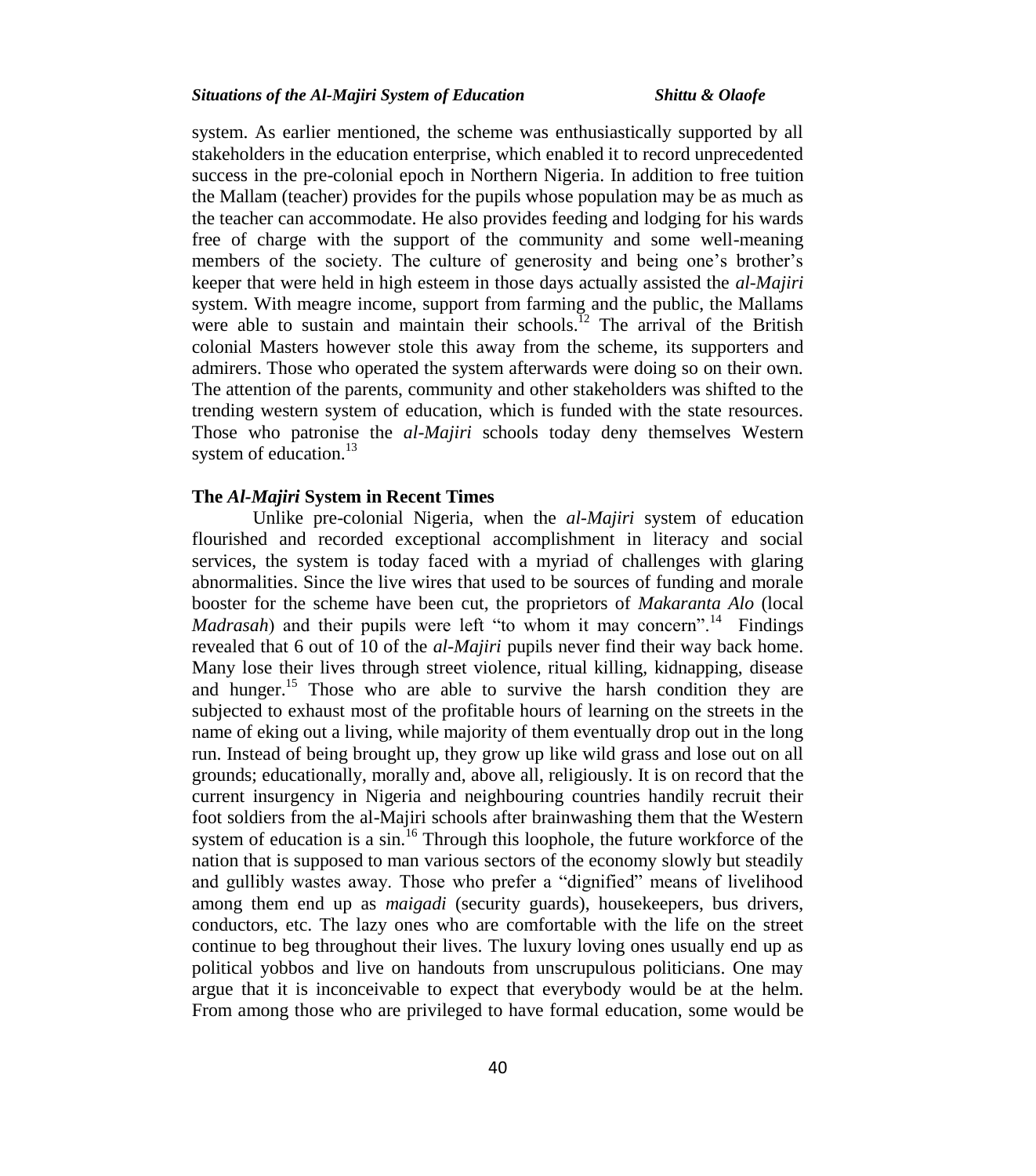leaders, while others would be the led. In response to this, Prophet Muhammad was reported to have said in a hadith narrated by Abu Hurayrah:

> A strong believer is better and is more lovable to Allah than a weak believer, and there is good in everyone, (but) cherish that which gives you benefit (in the Hereafter) and seek help from Allah and do not lose heart, and if anything (in the form of trouble) comes to you, don't say: If I had not done that, it would not have happened so and so, but say: Allah did what He had ordained to do, and "if" opens the (gate) for the Satan.<sup>17</sup>

Going by the spirit of the above hadith, Islam discourages the believers from condemning themselves to the low ebb of affairs right from the onset. One has to aim high and work towards achieving his goals. But if after exerting all necessary efforts towards achieving one"s lawful desires and it turns out the other way, one must succumb to destiny.

The word, *al-Majiri*, which used to command respect, sympathy and solidarity, nowadays generates obnoxious feeling in the public domain. What quickly comes to the mind of many people whenever the word is uttered is the image of malnourished and destitute school age-street children, who constitute public nuisance and security threat to the society.<sup>18</sup> In addition to child labour, child abuse, and a vague future, the *al-Majiri* pupils today are being linked to the insurgency in the country due to their vulnerability to crime. While justifying this assertion, some analysts argue that a person who solely relies on begging for survival; who is enduring instead of enjoying the preamble of his life as a result of societal negligence; and who does not know where his next meal will come from, can easily fall prey to terrorists" biddings through a peanut bait. As such, the *al-Majiri* system in its current state is akin to a societal time bomb waiting to be remotely detonated.<sup>19</sup>

#### **Operability and Sustainability of the Al-Majiri System Today**

Many challenges militating against the *al-Majiri* scheme in contemporary times could be regarded as spanners in the wheel of its progress. Those who were operating the scheme during its heyday were doing so in response to the clarion call made by the Prophet that "the best amongst you are those who learn the Qur'an and teach it to others."<sup>20</sup> The Prophet reiterated this call in the occasion of his farewell sermon in which he was reported to have said that those who were present should disseminate his message to those who were absent. By engaging in this noble task, the society in turn encouraged them as a way of contributing their own quota to the wellbeing of the educators on the one hand, and, as an avenue for expressing their gratitude to the instructors on the other. In order to supplement the token the society was offering them to support their families, the *Mallams* (teachers) on their part had other sources of livelihood such as farming, fishing, trading, etc. In other words, they valued dignity of labour and ensured that their reputation was not tarnished. The pupils of those days were equally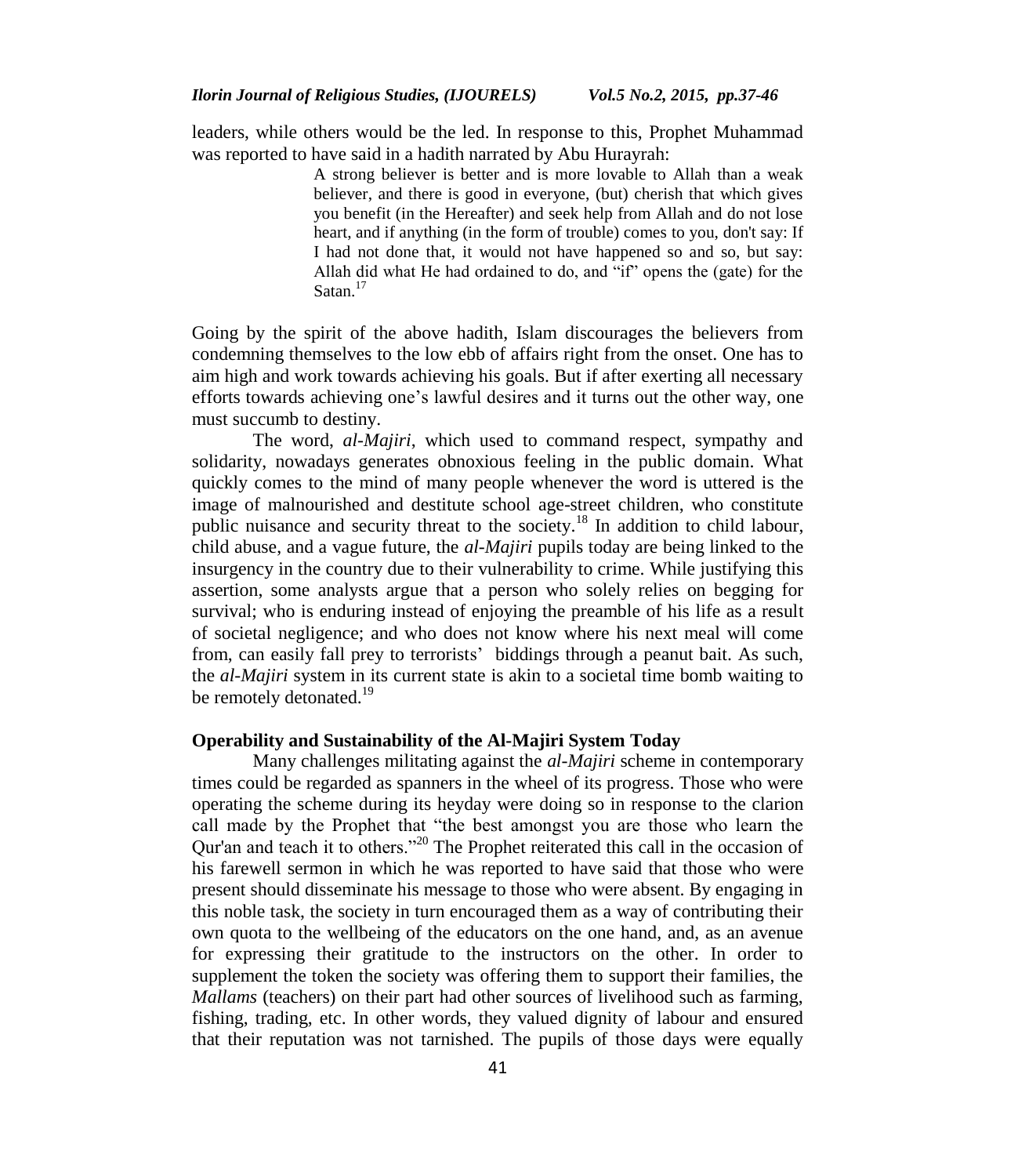exceptional in their commitment to learning. They maximised their chances of being the best they could be by burning the midnight oil.

Unfortunately, majority of those operating the system today lack prudence. They want to live flamboyantly at the expense of their pupils and the society.<sup>21</sup> The departure of the *al-Majiri* operators from the traditional life of dedication to their calling to a life of greed and over-ambitiousness, the negligence of the parents and the society of their responsibilities in the hands of caregivers, the lackadaisical attitude of the current crop of pupils who value street life more than education are some of the indicators that make it difficult if not impossible to successfully operate the *al-Majiri* system of education nowadays. Therefore, the above scenarios suggest that the *al-Majiri* system might have outlived its relevance, as the problems of the scheme have been compounded by the fact that the *Mallams* are not remunerated, the pupils are not certificated, and no specific duration is set for completion of the programme. All these aberrations and many more are major deficiencies that constitute a debacle in the smooth running of the scheme, which make its operability and sustainability a mirage in today"s world.

### **Government Integration Programme**

Based on the National Policy on Education and transformation agenda of Goodluck Jonathan"s administration in the country, the Federal Authority took special interest in integrating the *al-Majiri* system into the main stream educational system in the country. This was formally signed into law and presented to the National Economic Council in July  $2013<sup>22</sup>$  On the occasion, the then Minister of State for Education, Nyesom Wike reiterated that the authority had set up the National Committee on Implementation of *Al-Majiri* Education Programme to ensure that the pupils are provided with opportunities to access Basic Education. The Programme, according to him, would also involve acquisition of various skills to enable them participate more positively in the development of their immediate environment and the nation at large.<sup>23</sup> This development is an indication that the Federal Authority has not turned a blind eye to the menace of the *al-Majiri* system. Similarly, a visit by the author to some *al-Majiri* facilities in Niger and Nasarawa States revealed that the authorities are really committed to the integration of the *al-Majiri* pupils into the nation"s educational system. Quadri also acknowledges government"s intervention through the Tertiary Education Trust Fund (TETfund) and Universal Basic Education Commission, which culminated in the provision of day and boarding facilities for the pupils and their teachers.<sup>24</sup> In addition, an in-depth survey carried out by the Leadership Newspaper, one of the leading dailies in the country revealed that the Federal Government has intervened in ameliorating the plight of these children. Classroom blocks are being constructed across the Northern parts of the country where the system is being practiced. For smooth implementation of the programme, the Federal Authority sometimes collaborates with the state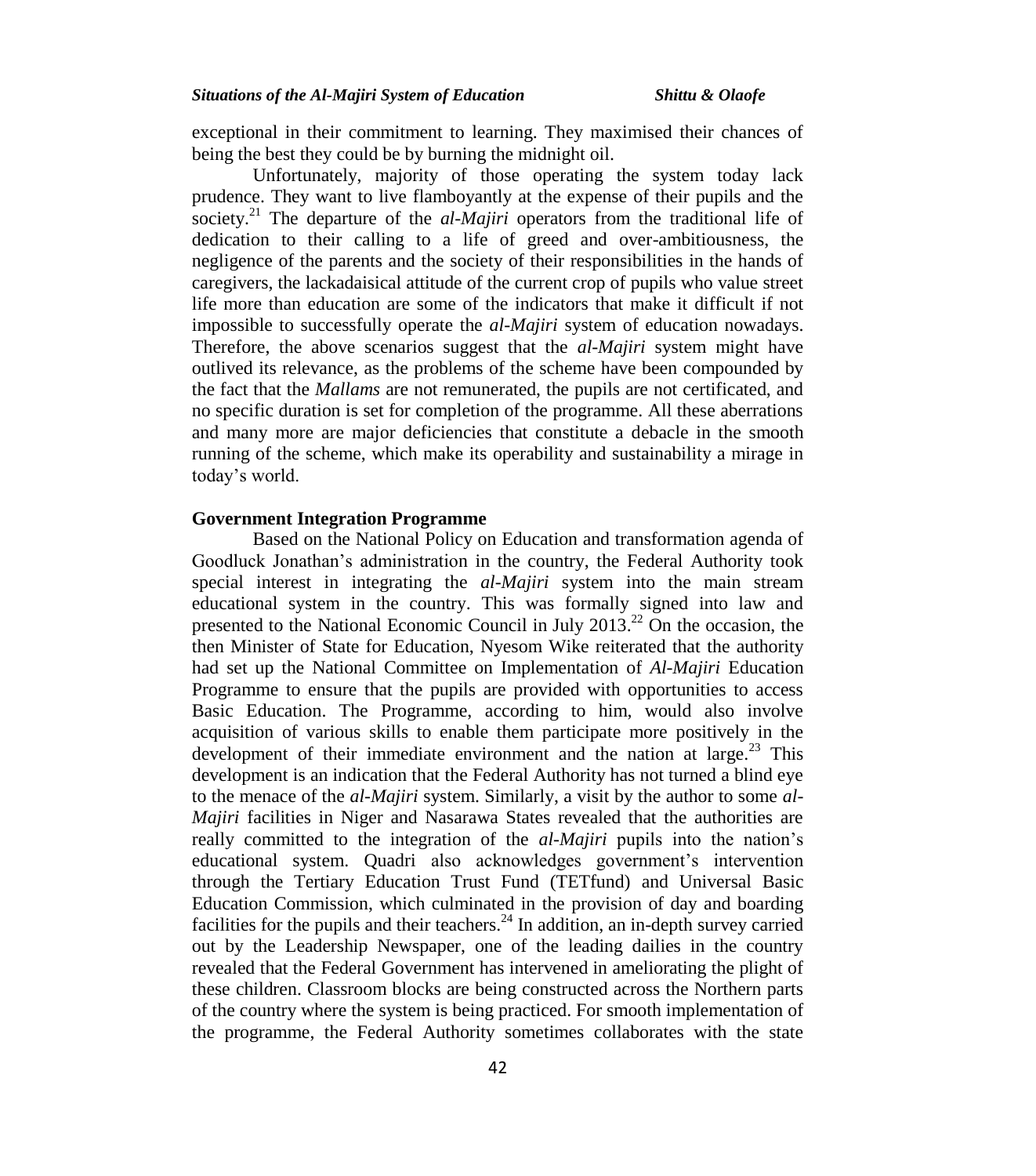authorities by providing infrastructures while the states take care of staffing and pupils" enrolment. Among the benefiting states in this intervention are Niger, Jigawa, Zamfara, Sokoto, Kebbi, Kaduna, Plateau, Taraba, Yobe, Adamawa, Bauchi and Katsina.<sup>25</sup> While commending the government's efforts in providing enabling environment and necessary facilities for the *al-Majiri* pupils to be properly educated, Quadri reiterates that for this gesture to have meaningful impact on the lives of the pupils, it must be properly maintained and sustained by the authorities. In the same vein, he warns that parents must take the destiny of their children in the own hands by ensuring that they are immunised against deadly diseases such as polio to complement government"s efforts in eradicating street begging.<sup>26</sup>

Having acknowledged the involvement of the authorities in finding a lasting solution to the problem, a lot needs to be done as some of the infrastructures in some states are lying fallow and unattended to. After the euphoria of groundbreaking and commissioning ceremonies, some state governments starve the scheme and allow it to die a "natural death".<sup>27</sup>

#### **The Way forward**

In order to change the status quo with regard to the *al-Majiri* situation in Nigeria today, all stakeholders must work together to put a stop to the embarrassing situation. Muslim scholars and leaders in the affected areas should encourage Muslim parents to accord upbringing and education of their children adequate attention. They should be educated that contrary to what some misinformed elements among the Muslim community harbour in their minds, western education is not a sin and Islam challenges Muslims to seek any form of knowledge, so long as it does not contravene the teaching of Allah and His Prophet. Caution should also be exercised before entrusting their children to relatives and caregivers. In a situation where sending the children out to live with a relative or caregiver is inevitable, the guardian should be adequately supported, especially when he is not economically buoyant. Unscheduled visit should be occasionally embarked upon to have first-hand assessment of how the children are being catered for. These measures are envisaged to forestall child labour, child abuse, hawking and street begging. The authorities on their part should live up to expectations by providing social amenities in the rural areas to dampen down rural urban migration. In the same vein, enabling environment should be created for middle and lower classes of the society to lead a better life devoid of humiliation and dehumanisation in the hands of the elites and the well-to-do in the society.

Owing to the above analyses of the anatomy of the *al-Majiri* system of education and its intrinsic problems, the paper proposes the following recommendations: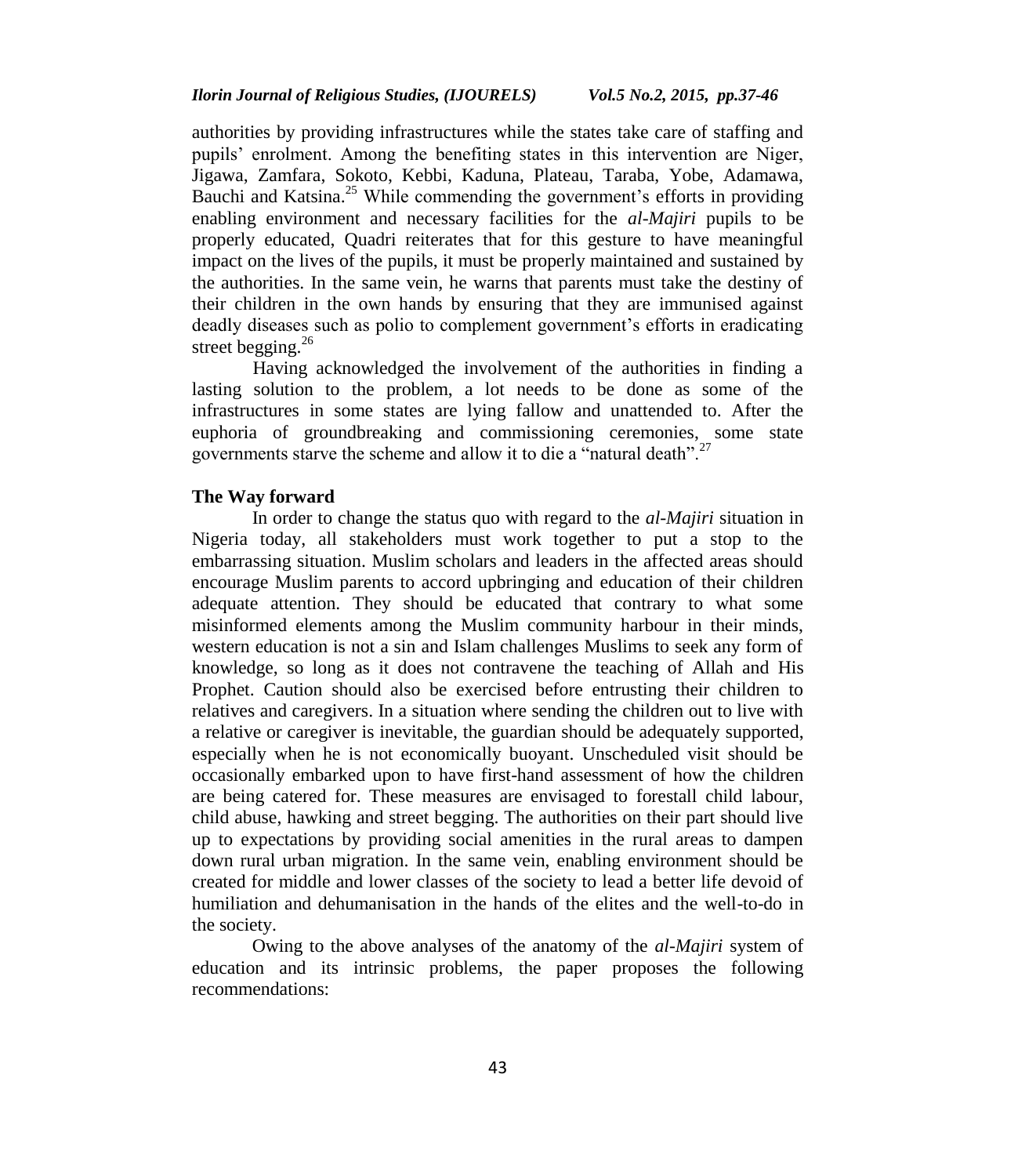#### *Situations of the Al-Majiri System of Education Shittu & Olaofe*

- 1. As earlier asserted, the key players in the education sector should key into the authority"s intervention of giving the *al-Majiri* pupils a second chance.
- 2. Competent and qualified Muslim teachers should be employed in government owned institutions to allay the concern of some Muslim parents who are afraid of losing their children to Western ideology.
- 3. The Northern Governors Forum should properly scrutinise the activities of the mushrooming glorified *al-Majiri* schools in the name of private schools in their states.
- 4. In order to secure a befitting future for the Nigerian children, quality should not be sacrificed on the altar of quantity at all levels of the nation"s educational institutions.
- 5. The search light of future studies should be beamed at rehabilitating the "area boys" in the southern part of the country.

## **Concluding Remarks**

The paper maintains that in order to avert greater catastrophe more than what is being experienced in Nigeria today as a result of laxity on the part of the major stakeholders in the education sector, all hands must be on deck. Bastardisation of the *al-Majiri* system by its contemporary operators, pupils and the society encourages child abuse, and, above all, portrays Islam in bad light to the outside world. The current system should be abolished as it puts the future of the younger generation in jeopardy. The government integration scheme is a welcome development provided it is sustained by successive governments. In order to avoid abandonment, which customarily characterises some of such interventions, the programme should be adequately funded and backed up by necessary laws at the federal and state levels so as to compel succeeding authorities to make adequate budgeting for its funding.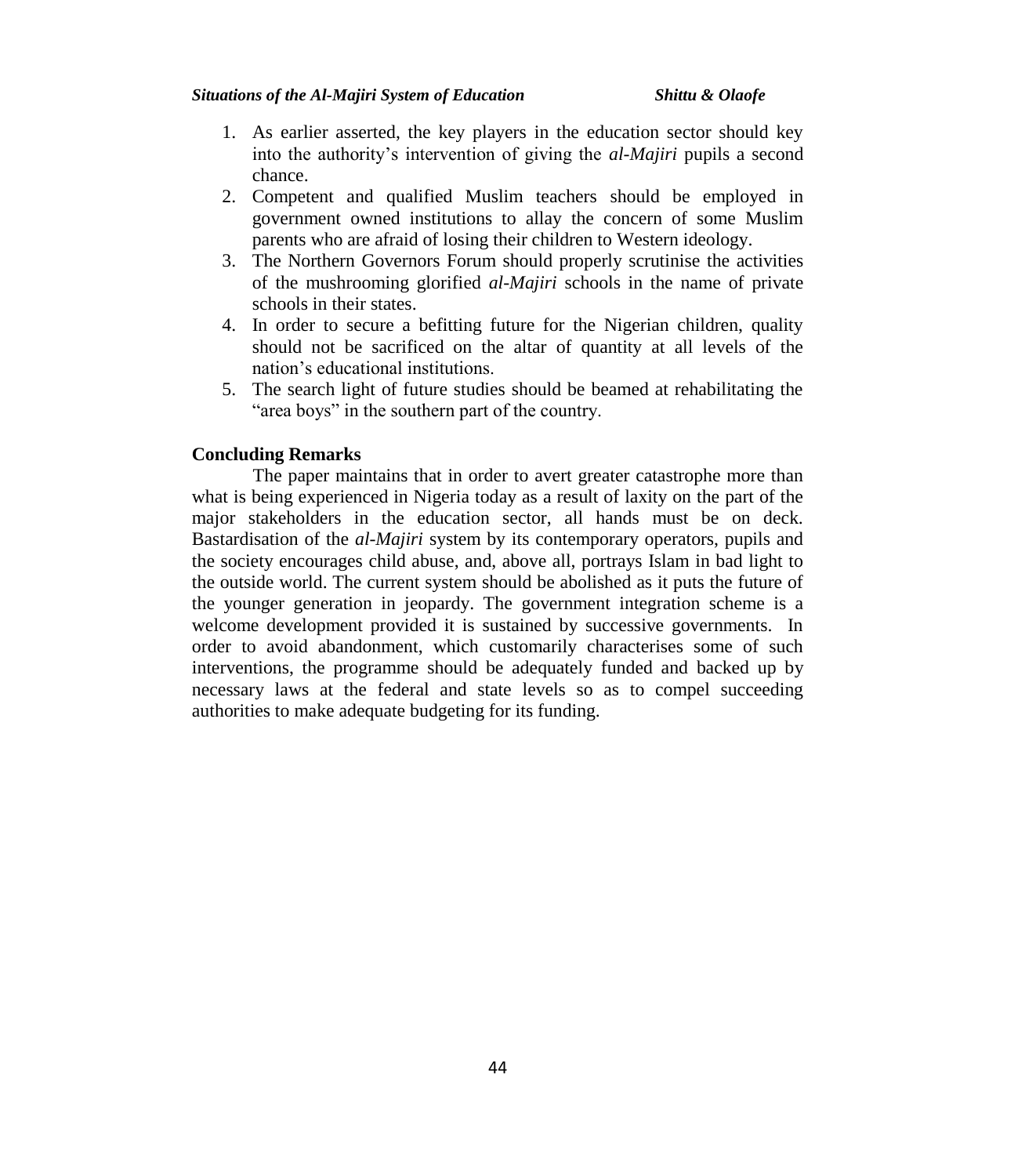## **Notes and References**

- 1. M. Y. Al-Qazwini, *Sunan ibn Majah*. Vol. I, (Beirut: Dar al-Fikr, 1989), 81.
- 2. M. An-Naysaburi, *Sahih Muslim*. vol. I, (Beirut: Dar Ihya" at-Turath al-Islami, 1988), 397.
- 3. S. A. At-Tabarani, *Al-Mu'jam al-Kabir*. Vol. VIII, (Al-Muwasal: Maktabah al-"Ulum wa al-Hikam, 1983), 118.
- 4. M. I. Al-Bukhari, *Al-Jami' as-Sahih al-Mukhtasar*. Vol. IV, (Beirut: Dar Ibn Kathir, 1987), 1919.
- 5. Hashim et al., "Traditional Islamic Education in Asia and Africa: A Comparative Study of Malaysia"s *Pondok*, Indonesia"s *Pesantren* and Nigeria"s Traditional *Madrasah*," *World Journal of Islamic History and Civilization*, Vol.1 No.2, (2011), 94-107.
- 6. I. A. AbdulQadir, "The Al-Majiri System of Education in Nigeria Today,"www.gamji.com/index.php/SJPAS/article/view/637 (accessed June 8, 2015).
- 7. Ibid.

 $\overline{a}$ 

- 8. F. J. Taiwo, "Transforming the Almajiri Education for the Benefit of the Nigerian Society," *Journal of Educational and Social Research*, Vol.3 No.9, (2013), 67-72.
- 10 A. B. Fafunwa, *History of Education in Nigeria*, (Ibadan: NPS Educational Publishers Limited, 1991), 55.
- 11 Y. B. Usman, *Transformation of Katsina 1400-1885*, (Zaria: Ahmadu Bello University Press Ltd, 1981), 24.
- 12 M. A. Yusha'u et al, "Problems and Prospects of Integrated Almajiri Education in Northern Nigeria," *Scientific Journal of Pure and Applied Sciences*, Vol. No.3), 126.
- 13 A. B. Fafunwa, *History of Education in Nigeria*, 55.
- 14 N. M. Baba, "Islamic Schools, the Ulama, and the State in the Educational Development of Northern Nigeria," *Bulletin de L'APAD* 33 (2011), 24.
- 15. M. Sagir, "Almajiri Tsangaya Foundation." [http://almajiritsangayafoundation.gnbo.com.ng/Almajiri+Tsangaya+Foun](http://almajiritsangayafoundation.gnbo.com.ng/Almajiri+Tsangaya+Foundation) [dation.](http://almajiritsangayafoundation.gnbo.com.ng/Almajiri+Tsangaya+Foundation) (accessed June 31, 2015).
- 16. I. Goodluck, and J. I. Juliana, "Provision of Formal Education to Almajiris: The Role of Libraries," *European Scientific Journal,* Vol.8, No.15, (2013), 97-108.
- 17. M. An-Naysaburi, *Al-Jami' As-Sahih, Sahih Muslim* Vol. VIII, (Beirut: Dar al-Afaq al-Jadidah, 1982), 56.
- 18. J. Alechenu, "The odds against the Almajiri Education," *The Sunday Punch*, April 29, 2012, 59.